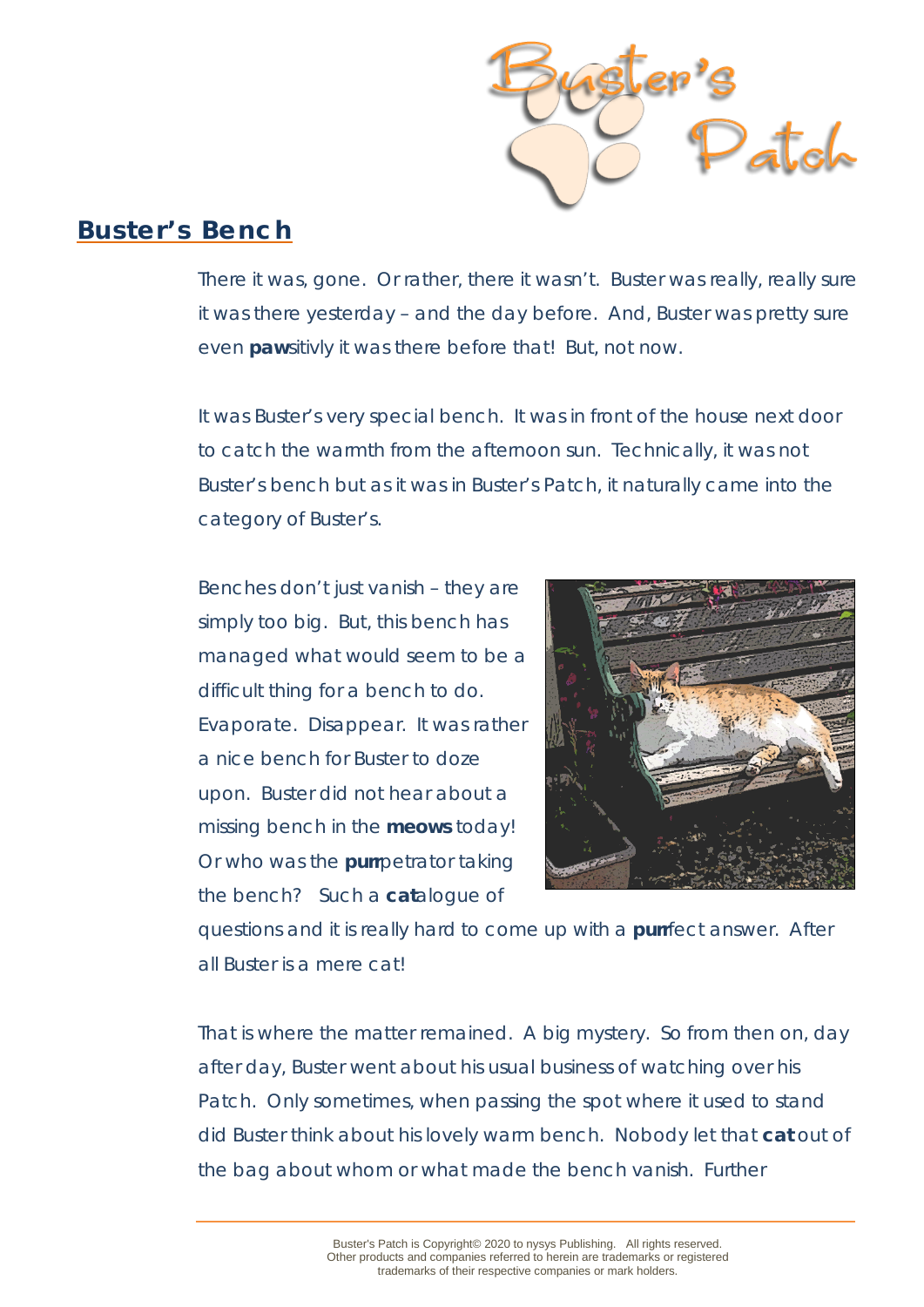investigation is needed to find out how benches – Buster's in particular can vanish.

It happened one day, when Buster was passing the place where the bench used to be and he noticed that the flower bed behind where the bench had stood had now become available. There had been a spell of really nice weather and the soil had dried out allowing a gentle hollow to form. This hollow, warm in the sun, is exactly curled up Buster size. Even better, a line of bricks at the front of the flower bed makes a **purrfect pillow.** This had the extra bonus for Buster as he found he could see a large part of his Patch, by looking under the bushes in front of him; when he wasn't *cat*napping of course.

There is a downside to this hollow when it rains. The nice soft, if rather dusty hollow, in the flower bed turns into a Buster-sized bowl of soft, gloopy mud. Not good for lying in when you have a posh fur coat like Buster. The search for the missing bench must be stepped (pawed) up.

It so happened that the owner of the house next door (the real owner of Buster's bench) went away on holiday with her children. Buster heard it said they were going to *Paw*tugal for 10 days. This one fact allowed Buster to think about expanding his Patch (if only temporarily) into their back garden. This back garden area was known to Buster but he did not go in that often as the children played there. As much as Buster liked the children (two girls and a boy) and they liked him it was always a worry as there was much running about and chasing. This did not fit well for a dignified Buster!

The route to the back garden was well known to Buster. Up his back gate, onto the wall post, along the wooden fence bit between the posts and then onto the shed roof next door. From the shed roof a leap onto the trampoline (nice bounce) and onto the grass.